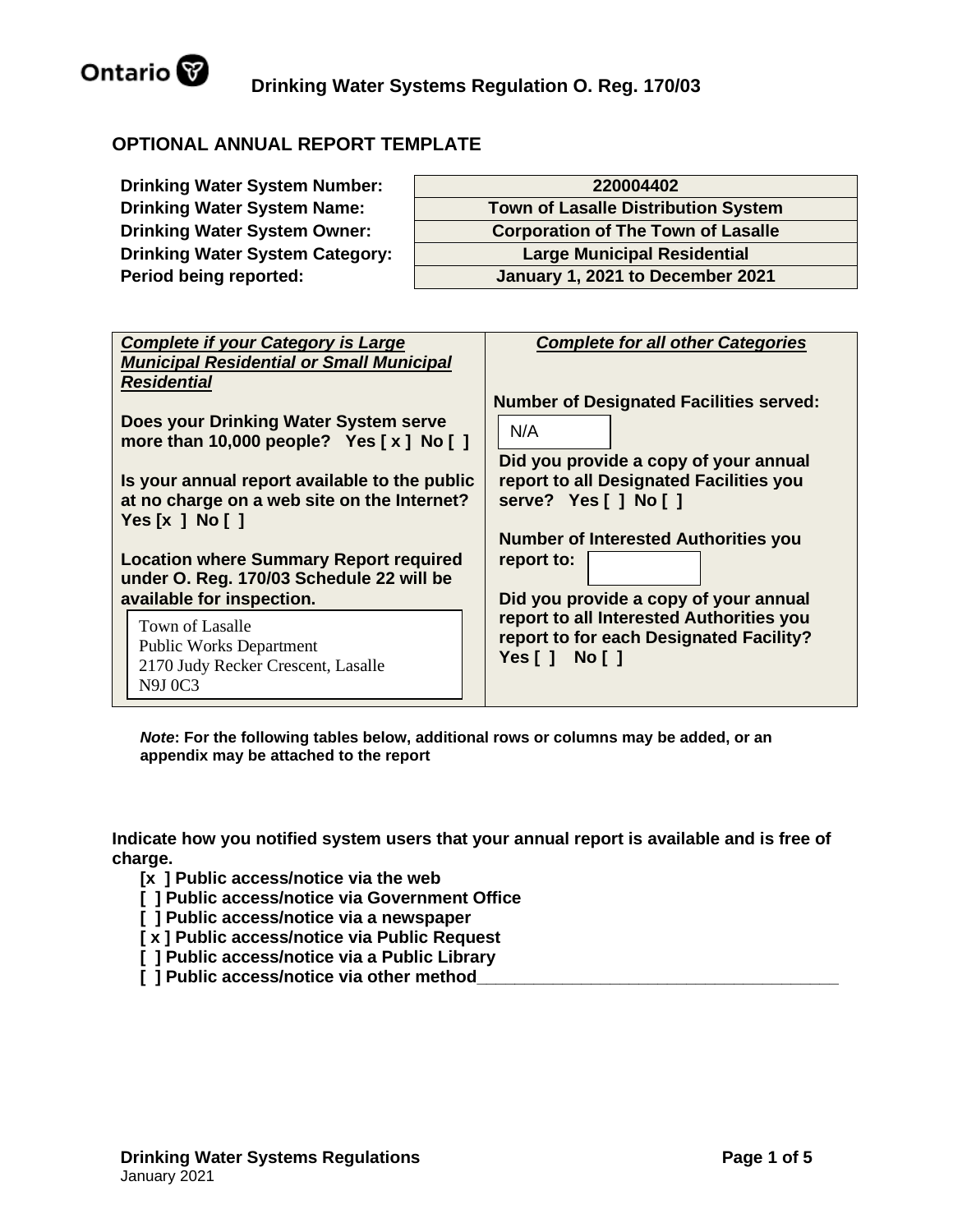

## **Describe your Drinking Water System**

**Town of Lasalle Distribution Systems receives treated water from the Enwin Utilities via seven (7) feeder mains and supplies approximately 11,281 accounts for residences and businesses.**

# **Please provide a brief description and a breakdown of monetary expenses incurred**

750m of 200mm PVC Watermain replacement on River Ave and Antaya Ave - \$600,000

**Provide details on the notices submitted in accordance with subsection 18 (1) of the Safe Drinking Water Act or section 16-4 of Schedule 16 of O.Reg.170/03 and reported to Spills Action Centre** 

| <b>Incident</b><br><b>Date</b> | Parameter | <b>Result</b> | Unit of<br><b>Measure</b> | <b>Corrective Action</b> | Corrective<br><b>Action Date</b> |
|--------------------------------|-----------|---------------|---------------------------|--------------------------|----------------------------------|
| N/A                            | N/A       | N/A           | N/A                       | N/A                      | N/A                              |

**Microbiological testing done under the Schedule 10, 11 or 12 of Regulation 170/03, during this reporting period**

|                     | - -                                                     | <b>Number</b><br><b>of</b><br><b>Samples</b> | Range of E. Coli<br><b>Results</b><br>$(min #)-(max #)$ | <b>Range of Total</b><br><b>Coliform</b><br><b>Results</b><br>$(min#)-(max#)$ | <b>Number</b><br>of HPC<br><b>Samples</b> | Range of HPC<br><b>Results</b><br>$(min#)-(max#)$ |
|---------------------|---------------------------------------------------------|----------------------------------------------|---------------------------------------------------------|-------------------------------------------------------------------------------|-------------------------------------------|---------------------------------------------------|
| Raw                 |                                                         |                                              | Please review Enwin Utilities (220003421) Annual Report |                                                                               |                                           |                                                   |
| <b>Treated</b>      | Please review Enwin Utilities (220003421) Annual Report |                                              |                                                         |                                                                               |                                           |                                                   |
| <b>Distribution</b> |                                                         | 572                                          | 0-0 cfu/100mL                                           | 0-0 cfu/100mL                                                                 | 156                                       | $< 10 - 20$                                       |

**Operational testing done under Schedule 7, 8 or 9 of Regulation 170/03 during the period covered by this Annual Report.**

|                                                    | Number of<br><b>Grab Samples</b>                        | Range of<br><b>Results</b> | Unit of<br><b>Measure</b> |  |  |
|----------------------------------------------------|---------------------------------------------------------|----------------------------|---------------------------|--|--|
|                                                    |                                                         | $(min#)-(max#)$            |                           |  |  |
| <b>Turbidity</b>                                   | Please review Enwin Utilities (220003421) Annual Report |                            |                           |  |  |
| <b>Chlorine</b>                                    | 1465                                                    | $0.08 - 1.42$              | mg/L                      |  |  |
| <b>Fluoride</b> (If the DWS provides fluoridation) | N/A                                                     |                            |                           |  |  |

*NOTE: For continuous monitors use 8760 as the number of samples*